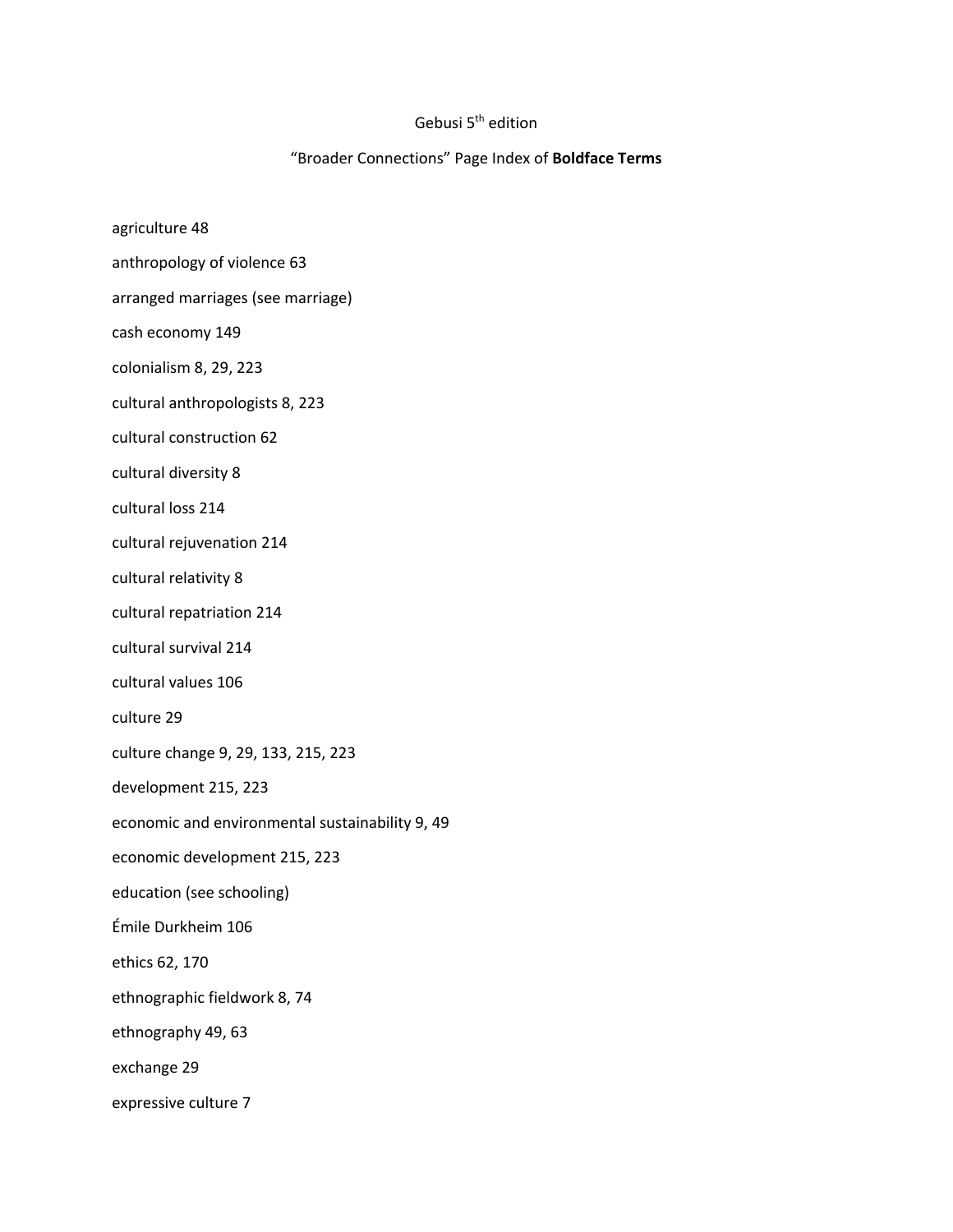field notes 49 fieldwork 8, 49, 223 fieldwork methods 28, 49, 62 folklore 189 foragers 48 gender relations 62, 88 genealogies 62 gift giving 29, 107 globalization 8, 215, 222 government 214 health care 223 homosexuality (see male-male sexuality) horticulture 48 human adaptation 48 hybridity (see syncretism) imperialism 8 individual and collective diversity 88 infrastructure 214, 223 initiation 106 interviews 62 key symbol 29 language 49 life cycle 62 low life expectancy 49 liminal period 106 long-term ethnographic fieldwork 28, 29, 49 male–male sexuality 88 markets / market exchange 8, 149 marriage 170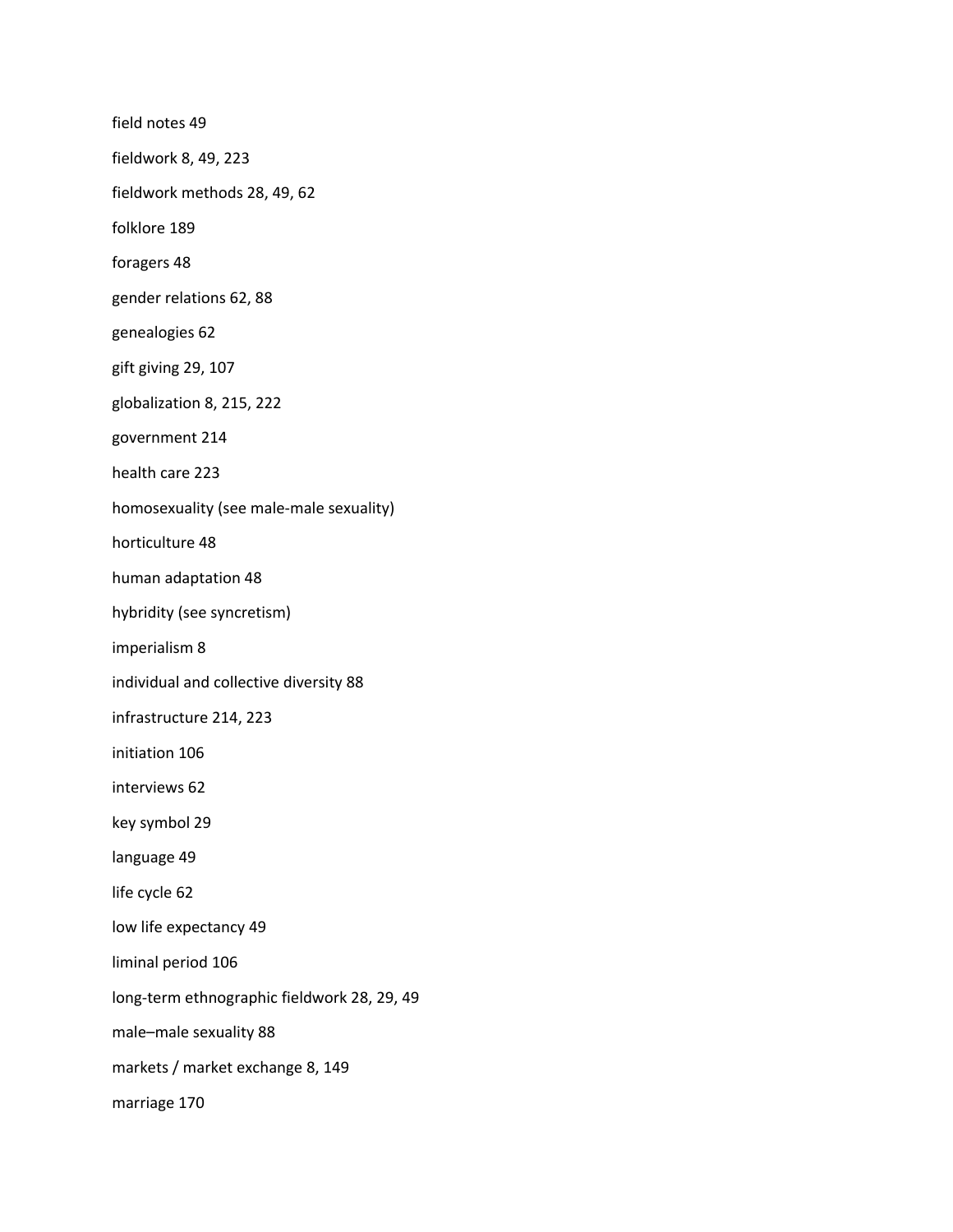material progress 133 modern 8 modern institutions and activities 149 morphemes 49 national domination 8, 223 nation-state 189, 223 oral histories 62 participant-observation 28, 62 phonemes 49 political economy 215, 222 polysemic symbols 106 popular culture 188 poverty 214, 215 protection of human subjects 62 public culture 189 reciprocity 29, 49 reflexivity 62 reinvention of culture 29, 214, 223 religion 106, 133, resource curse 223 resource extraction 223 rites of passage 106 scapegoating 63 schooling 149, 223 security 223 sedentism 48 sexuality and gender 88 shamanism 63 social and cultural inequity 8